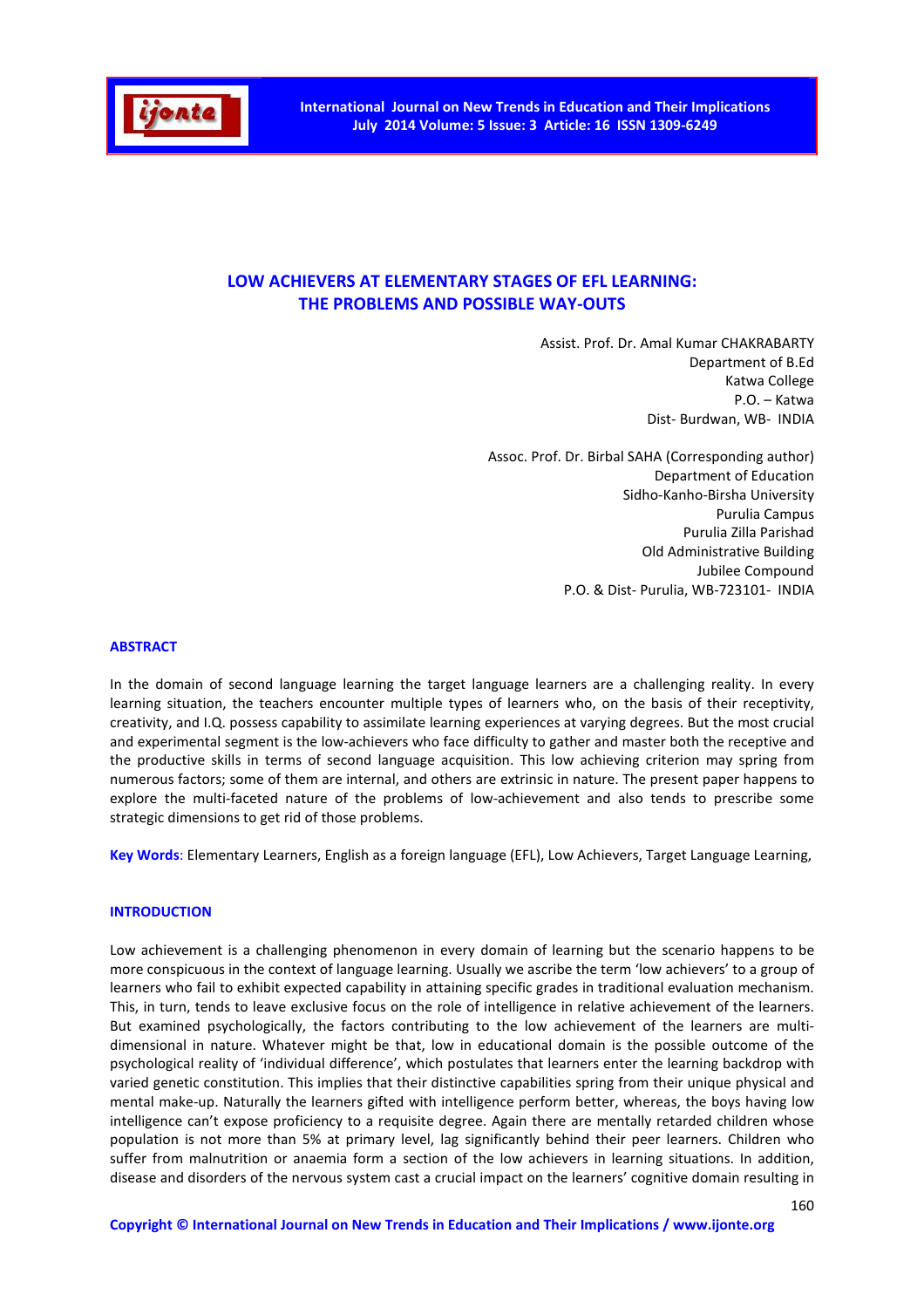

their incompetence and unsatisfactory performance in the learning situation. A physiological problem originating from hormone malfunctions may give birth to behavioural disorders like depression, sadness, inferiority complex, anxiety, strain, etc. which individually or cumulatively stands in the way of expected performance of the learners. Social reasons like unsettled family disputes, divorce, apathy towards the academic achievement of the child, big family, wretched economic condition, parents' over ambition for the children etc. act in a way other for the dismal academic performance of the learners.

## **Multiple Reasons of Low Achievements**

Let us now move our direction from the areas of inherent causes related to the physiological and psychological anomalies resulting in the learners' poor achievement, to the extrinsic factors and agencies where the learners' language acquisition level cannot gear up due to multi-faceted reasons. Multiple reasons have conducted experimentally to expose the fact that apart from the children's socio-economic circumstances that explain to some extent pupil's individual performance criteria, school as an agency do make a distinctive difference to outcomes. In traditional school set-up, the problem children instead of getting treated experimentally happen to be a matter of concern. Thus they take the problem children out of the immediate classroom situation into socially isolated individualized 'skill drill' lessons to dispel their areas of learning difficulty. But what happens is contrary to expected outcome. Once they get segregated from the charged and simulated classroom situation, both their productive and receptive skills instead of getting consolidated becomes narrowed and incoherent. They feel that they lack the general potentiality and learning capability like their peer learners and a feeling of inferiority complex emotionally stands in the way of language acquisition. Ultimately the problem children get branded as 'low achievers' in the domain of target language teaching due to the teachers' lack of acute experimental strategies.

#### **Problems of Low achievers in English learning**

Since English is skill subject, the mastery of it demands consistency and rigorous efforts not only on the part of elemental learners but also on the prospective and practising teachers who has to be inquisitive about the problem areas that thwart the little learners to be motivated to learn and interact. Teachers have to think that sometimes surface language problems may be symptomatic of deep rooted difficulties. The most obvious problem of the low achievers in English at the elemental phases of learners lies in their inability in managing the task of communicating both in terms of speaking and writing. Power of communication is the resultant effect of 'Communicative Competence', a term used by Dell Hymes to underlie the intrinsic potentiality of sentence formation. 'Communicative Competence' is the innate ability to abstract the rules of grammar and syntax that govern the matrix of language. The low-achieving students, in fact, do not feel the communicative pressure that will imbibe them to express themselves at multiple social and contextual fields. Again, dearth of requisite awareness regarding punctuation marks sometimes poses a problem for the low achievers in English. As the low achievers at the elemental level of EFL learning are not provided with extensive exposure of written materials, they habitually fail to apply the signs of punctuation even when they feel the urge to communicate through written or oral form. Thus the orderly thought development is not made transparent in the dense presentation of information. Since development of receptive skills is not nurtured to a requisite degree, they do not develop the intuitive sense of organisational structures that build up the matrix of writing. More to say, the productive skills in the form of writing is not duly generated among the learners since they are not given the chance to write or rewrite for the day to day world. Naturally they cannot construct connections between ideas and punctuations. Here again isolated punctuation drills may not be a remedy. Rather they are to be provided interesting study materials so that they can linger over books by themselves, get acquainted with specific rules and patterns of punctuation by individual efforts. They are to be encouraged to write something in their own way so that they can apply those abstract symbols in a conscious manner in relation to the logical sequence of thought process.

Lack of sufficient exposure of the target language in the EFL classroom situations results in a way or other in creating apathy of the target language learners towards English learning. Initially they enter the backdrop of learning with the repulsive strain that generates in their minds due to their ingrained fear about English language itself. Sometimes in the rural backdrop the learners in the overcrowded are not exposed with requisite scope to converse with or express themselves among their peer learners even in the medium of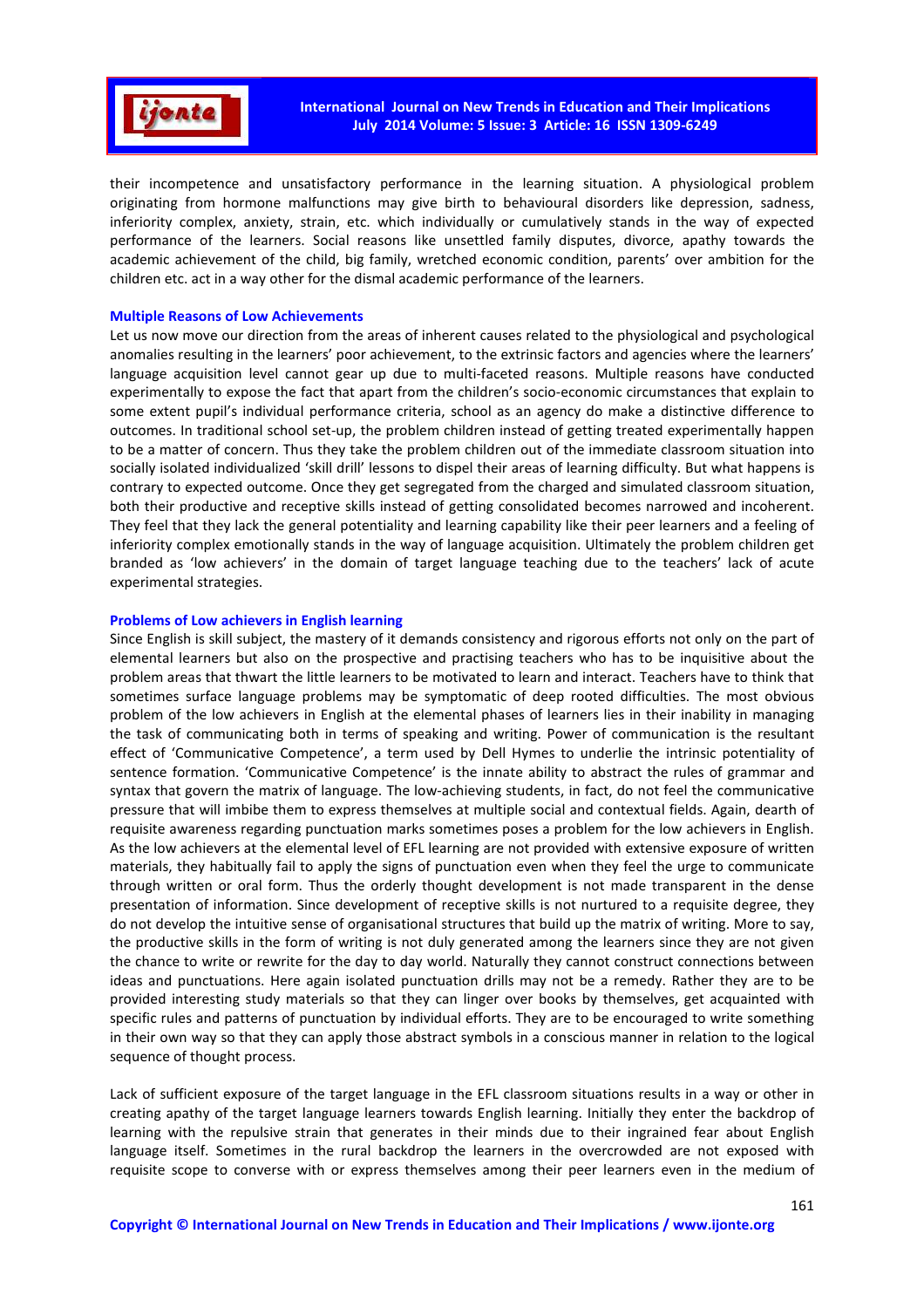

mother tongue. Naturally, finding themselves in stimulated EFL learning situations where they will be called up to communicate is a distant and far-fetched dream. Thus they happen to be earmarked as the low-achievers in as far as their productive skills (speaking and writing) develop below the level of expectancy.

One further problem of the low-achievers in the domain of second language learning is the marked difficulty experienced by them to pronounce an English word accurately. Sometimes they make isolate individual efforts to pronounce and spell out a word in line with the pronunciation pattern governing their mother tongue words. Consequently in most of the cases they are drawn to a misleading direction. This happens as because most of the teachers teaching target language at elementary level are not properly trained with the English phonetics. Naturally they get almost ignorant of the idiosyncratic phonetic symbols of English. The pupils are thus the worst suffers and fail to achieve the desired degree receptive skill in the mode of reading English consistently.

Two critical concepts that are oftentimes talked about with regard to language acquisition and language learning are the concepts of 'mistakes' and 'error'. But the problems arise when the teachers due to their prejudiced notions on these concepts oftentimes treats the language deviant behaviour in the identical manner. Judged from the perspectives of ELT, whereas, 'mistakes' occur due to lack of attention or consciousness regarding a regarding a typical structural pattern, 'error' occurs due to dearth of knowledge in a particular language domain. Thus mistakes occur infrequently and unsystematically but error occurs systematically and consistently. Mistakes oftentimes do not necessarily project the learners' gradual acquisition of language but errors categorically underlie the strategies that the learners gradually adopt to tackle and master the language. Thus the elementary second language learners mostly and naturally commit these sorts of language deviant behaviour. Problem of the learners happen to be a problem with the EFL teachers who either get emaciated through the unscientific and strenuous process of unending correction or repeatedly snub the little learners without having the necessary degree of patience to treat those errors experimentally to have an insight into the unconscious process of language learning. The resulted effect is that the learners urge of self expression in the mode of speaking or writing cannot develop in an uninterrupted and spontaneous manner. Furthermore if the learners' errors are over criticized, they suffer continually from inferiority complex with the effect that the mentally withdraw from the whole instructional process. Sometimes it happens that both the reading portion and the exercise domain incorporate such learning materials that hardly smack of real phenomena. This detachment from the real scenario of the educative process is in a way or other fails to motivate the target language learners to get associated with learning process.

Now let us probe into some social factors that oftentimes get instrumental in creating setback in the second language acquisition process among the so-called low achievers in English. Children from minority communities often struggle with a typical sort of broad underlying language problem. They may not possess any specialized kind of communication on which literary instruction is based. Consequently the whole instructional system may appear to be confusing to them with the effect that they constantly react or withdraw from the standardized process of target language teaching. It may also happen that they are ignorant of the basic assumptions regarding the nature of the fundamental nature of the language skills, namely, listening, speaking, reading and writing and thus they cannot share the learning experience equally to that degree which majority of children share. Again this should not be taken for granted that low achievers in English hardly exist in the so-called higher societal backdrop. The children from the well-to-do families have the ample scope to afford the learning materials in the sophisticated and state-of-the-art institutions. But sometimes their productive skills cannot develop to that expected level simply because their language skills development takes place in the artificial and stimulated classroom situations. They do not afford to have the requisite degree of exposure of the target language at home. More to say, in some communities, children are not exposed to converse with adults. They are at free to converse with their peers but they have to face severe restrictions with regard to any enquiry from the adults. They passively listen to adult talk, but they have little experience in managing a conversation with adults. This avoidance on the part of the adults to nurture the communicative skills is done in an unconscious manner. This lack of freedom to express themselves in household situations acts as a stumbling block to the proper growth of communicative competence.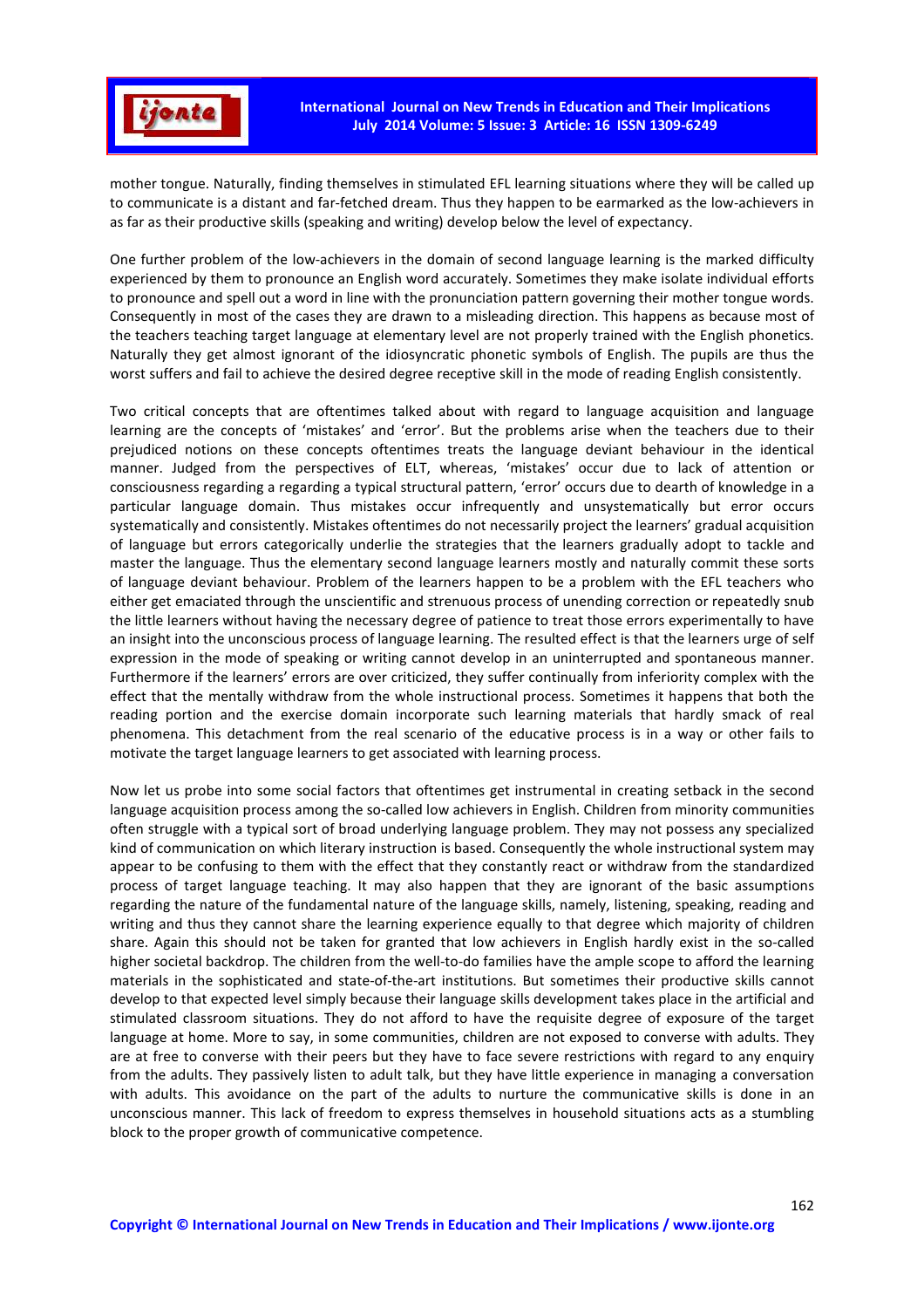

## **The Way Outs**

Thus viewed from multiple perspectives the problem of the low- achievers in the target language situation is multi-dimensional in form. To search for remedy or possible way-outs is a tremendous concern for those associated in the instructional process of target language acquisition. To dispel the disappointing scenario of low achieving learners calls for the formulation of feasible strategies by the ELT experts experimenting in the instructional process at the elementary and upper primary level.

#### **Motivation as a Driving Force**

Motivation is one of the most vital determents of educative process. According to, Frieze (1981), people's belief about the causes of their success and failure influence their motivation for learning. In this regard we can also take into account Maslow's theory of hierarchy of needs. It prescribes the teachers how to motivate a learner to get associated in the environment. Since most of the low achievers are victim to a sense of inferiority and to some extent insecurity due to their inability to be active participants in the learning process. Their prime need is love and a sense of proximity. Teachers teaching the target language must feel that the repulsive strain of learning a second language can be dispelled from the low achievers' mind only if their self esteem need is satisfied prior to satisfying their intellectual and linguistic needs. The institution has to strive to cast an air of social acceptability that ensures that pupils' needs are valued. Instead of underestimating the low achievers the teachers have to modify their behaviour pattern so that it guarantees deeper level of interaction with the with the problem children in the domain of language acquisition. Graham (1991) experimentally proved that the low achievers attribute their failure to their lack of ability when teachers express pity or hollowed praise. In addition, this sense of inability may also spring in the low achievers when teachers proceed to help them even when they don't ask for any.

Integrative Motivation is thus the stimulating factor to uplift the low achievers in the level of skill development of target language. Falk (1978) thinks that the students who are most successful when learning a target language are those who like the people that speak the language, admire the culture and have a desire to become familiar with or even integrate into the society in which the language is used. This type of motivation is known as Integrative Motivation. Similar view is supported by Crookes and Schmidt (1991) who opined that motivation itself can be identified as the learners' orientation with regard to their goal of learning a language.

## **Encouraging Participation in Group Interaction**

The teacher should follow the basic assumption that being a part of the action is basic to learning appropriate behaviour. Thus he should tolerate the deviant behaviour of the low achievers and allow them to exercise their acumen to learn to participate confidently. The teacher should keep in mind that a certain degree of deviant behaviour is essentially the experimental strategy that the learners adopt to learn. The should freedom to construct their hypotheses and to communicate their idiosyncratic conception based on those ideas. He should not exercise the dictum of criticism and correction of the pupils' errant behaviour since his attitude will be basically teacher-centric then. Cazen (1979) prescribes a strategy to provide supportive help to children who cannot participate in classroom activities. She suggests that the teachers in this regard should try to engage withdrawn children by constantly speaking as if the children knew how to behave and respond. If the teachers did not get an expected response, the should interpret a look, a gesture as if it were at least an attempted response and answer it as such. In such a manner the low achievers are actually receiving practice in appropriate instructional interactions. They are not treated in isolation nor are they placed in a remedial group which in a way create a sense of humiliation among them. What the teachers strive to achieve is a sort of behavioural modification technique called shaping to gradually and consistently move the problem children in the direction of competence.

Gillam Mcnamee (1979) provides an idea of the kind of stimulation that teachers can provide for children who are obstructed at immature level of language learning. She thinks that 'retelling' can be used to help children learn to follow, anticipate and create story structure. Though a story becomes familiar a child hesitates to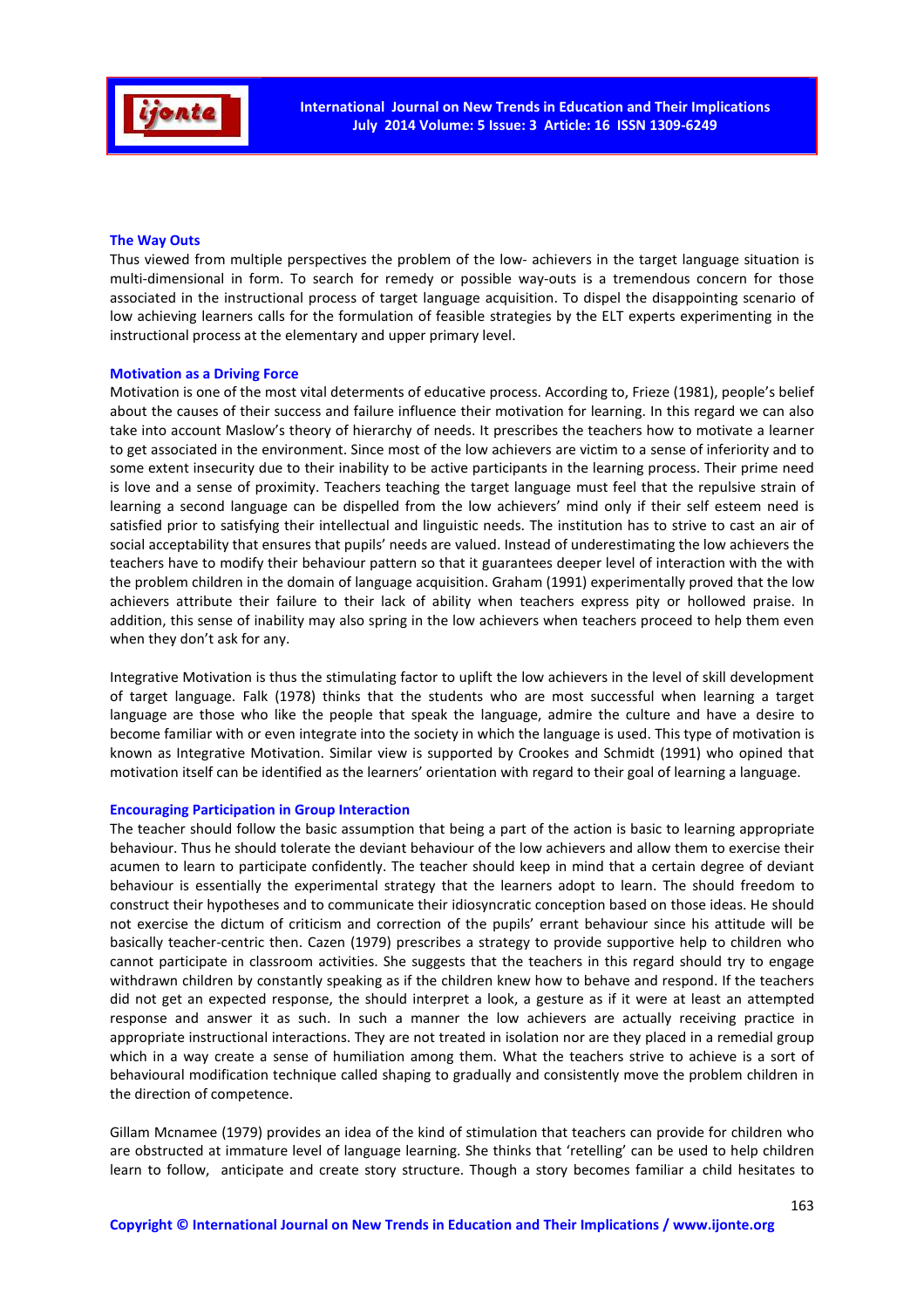

narrate it before an adult. The difficulty they feel is in sustaining any extended connected discourse. It is observed that the children have the tendency to name the objects, person or events rather than weaving connection among those events or objects. Thus, what the teacher needs in the situation, is to provide supportive framework so that they can utilise their cognitive ability to coherently describe those events in a sequential manner. This will not only stimulate their creative faculty but also nurture their proficiency to communicative competence.

The pupils who fall behind in reading skill can be provided with compelling reading experiences and this is termed as "assisted reading". This can be done in three strategic ways.

- **1. An adult reader reading with the child**  Sometimes it is seen that some low achievers due to their slow pace of reading fails to gain the impact of the story. In this case the 'assisted reading' where an adult or a peer reads with the child acts as a therapy. Here the text is to be split up with conversational or manageable part. This technique is helpful for material which is slightly above the learners' instructional reading level.
- **2.** Providing **freedom to the learners to select items already familiar** -This goes with the psychological principle of learning English from familiarity to unfamiliarity. This helps the learners anticipate the special vocabulary and specific structures.
- **3. Use of audio materials to consolidate their reading practice** –The proper utilisation of audio aid stimulates the slow readers to grasp the expected rate of reading. This can be done by drill and practice of selected reading materials.

# **Selection and gradation of vocabulary and structure**

Proper selection and gradation of structures is a pedagogical principle to facilitate the process of the low achievers. The following principles are to be followed to enable them to grasp the learning experiences.

- **1. Simplicity**: The vocabulary is structures which are simple are to be selected first to enable the learners to master. For example, in Indian context 'fire' is to be taught first, then 'ice'.
- **2. Teachability** : This structures which are easy from the standpoint of teaching are to be given priority. For example, present continuous structures denoting concrete actions are easy to teach than present indefinite structures.
- **3. Productivity** : The structures which can produce large number of sentences are to be selected. For example, 'Ram gave the book to me' (subj+verb+direct obj+prep+indirect obj) can produce larger number of sentences than 'Ram gave me the book' (subj+verb+indirect obj+direct obj).

# **CONCLUSION**

So, taken a comprehensive viewpoint, the possible way outs of the low achievers in English are essentially strategic in nature. The fundamental assumption is that the low achieving pupils are to be reminded of their inherent potentialities to change and grow. The problem children learn the same way that more proficient learners do- that is, they learn new language ability when they are in situation that require it. But they encounter numerous problems in learning situations due to their inherent lack of proficiency and acquired ability. Naturally they suffer from strain and anxiety which again stand in the way of their subsequent learning progress. So to get over this trauma they need supportive help from their teachers, peers and adults which will boost their tenacity to get associated in the learning situations. The spurt should originate also in the target language teachers who have to be technically strategic, experimentally rigorous and psychologically tolerant so as to render utmost effort to dispel this stigma of low achievement from the learning domain.